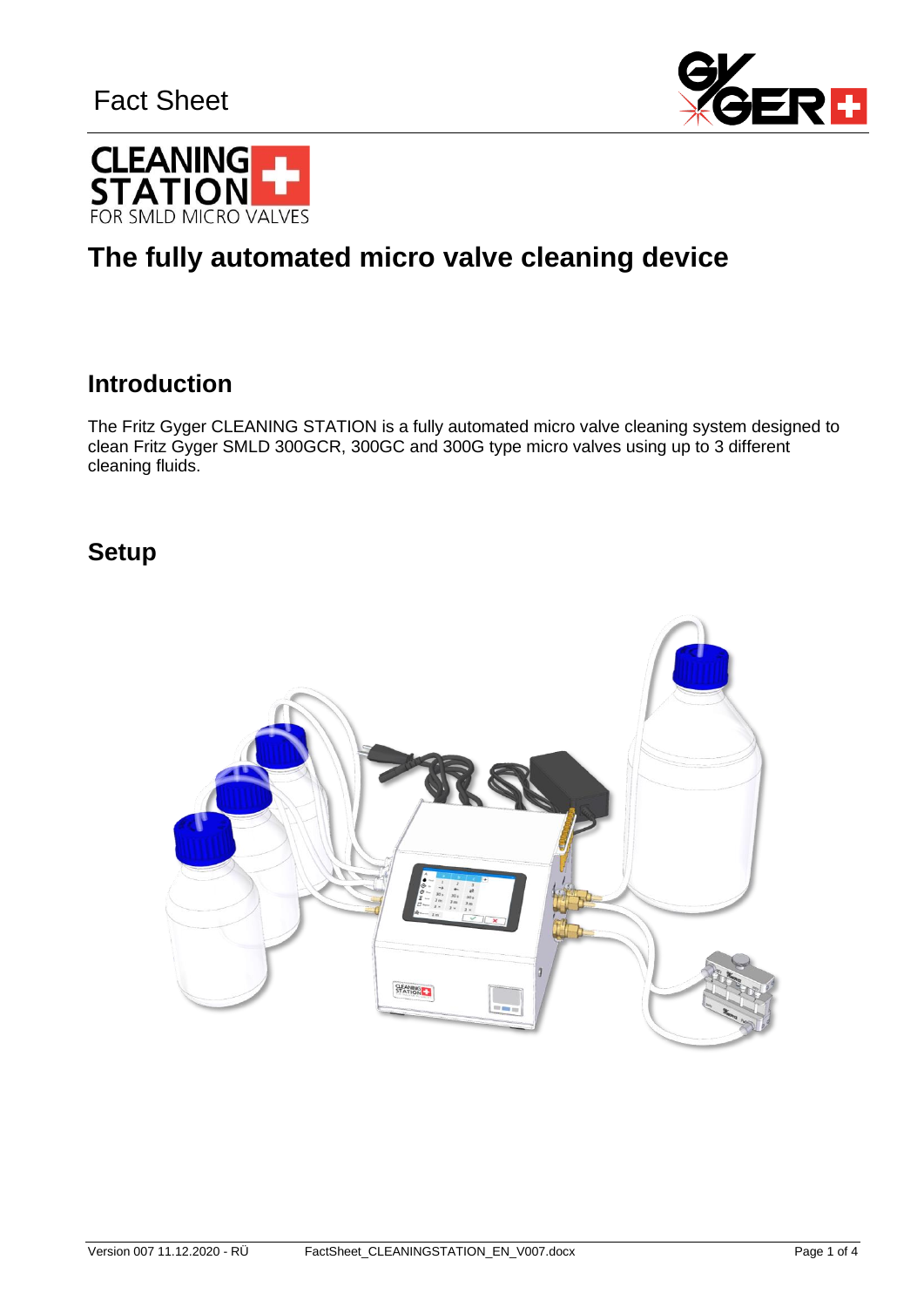

## **Technical specifications**

| <b>Power consumption</b>                   | 100-240 VAC, 50/60 Hz               |
|--------------------------------------------|-------------------------------------|
| <b>Number of cleaning fluids</b>           | Up to 3 different cleaning fluids   |
| <b>Number of micro valves</b>              | Up to 8 micro valves simultaneously |
| <b>Dimensions</b><br>$W \times D \times H$ | $500 \times 500 \times 400$ mm      |
| <b>Weight (empty)</b>                      | 9 kg                                |

## **Description**

- Constant cleaning quality by using cleaning protocols
- Walk-away cleaning process (fully automated)
- Using of up to 3 different cleaning fluids in same protocol
- Suitable for the use of aggressive and heated cleaning fluids (up to 50°C)
- Self-sealing in- and outlet ports when not used (no plugs)
- 3 predefined and adjustable cleaning programs
- Create your own cleaning protocol quick and easy via the user-friendly GUI and touch screen
- Can be combined with an ultra-sonic bath
- Forward and reverse cleaning
- Automatic drying of micro valves with air after cleaning process
- Up to 8 micro valves can be cleaned simultaneously
- No tooling needed
- No external pneumatic feed needed due to built-in pneumatic micro-membrane pump
- Small footprint

## **Compatibility**

The Fritz Gyger CLEANING STATION using the standard Valve Holder Type 1 is fully compatible with the following SMLD micro valves:

- SMLD 300GCR series
- SMLD 300GC series
- SMLD 300G series without outlet adapters



#### **INFORMATION**

For all other micro valve variants customized valve holders are available upon request.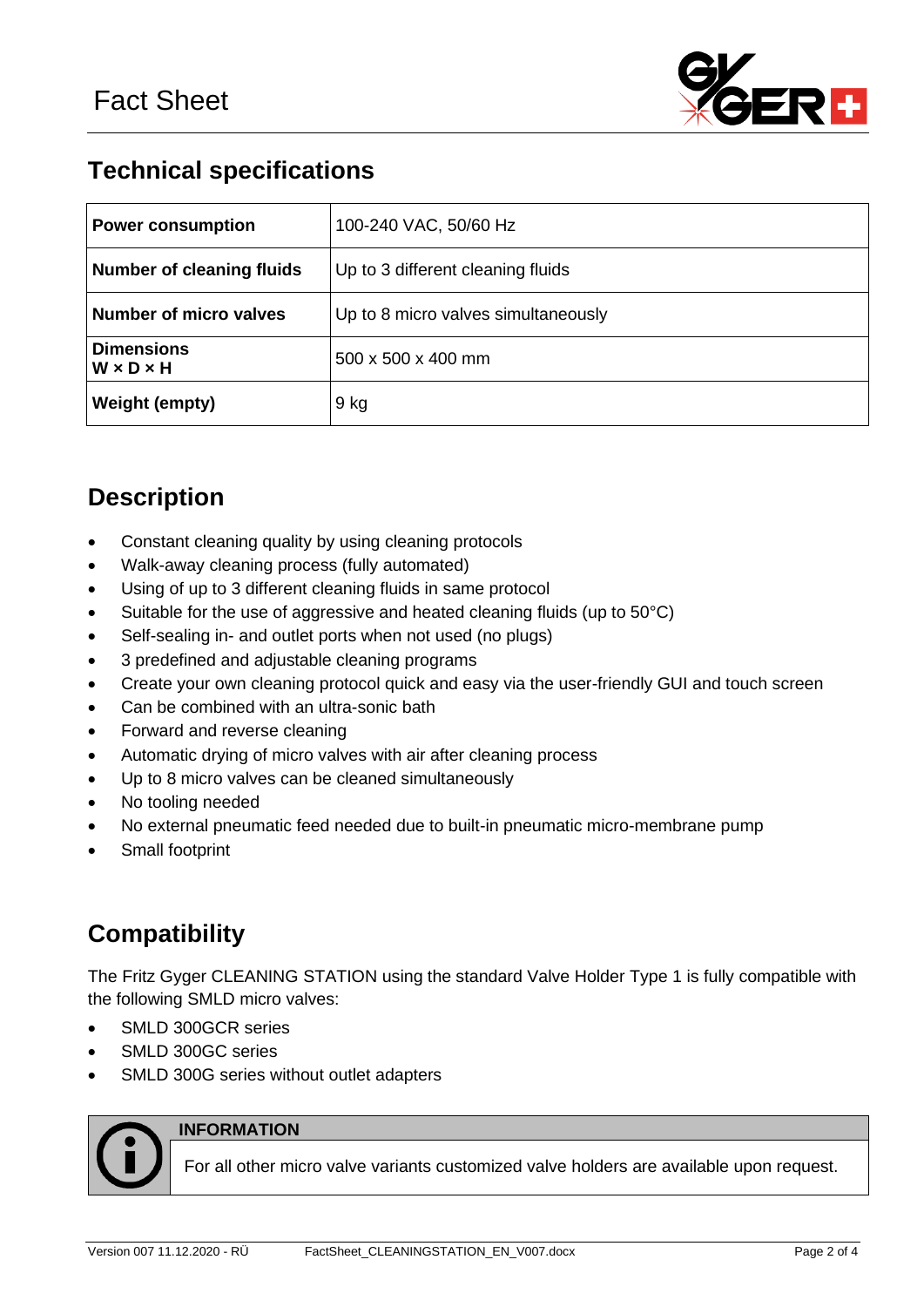

# **Order information**

| <b>Description</b>                                               | <b>Picture</b>    | Part-#                  |
|------------------------------------------------------------------|-------------------|-------------------------|
| <b>CLEANING STATION Basic Unit</b><br>(without blind valves)     |                   | 24672                   |
| Valve Holder Type 1                                              | $-11$<br>$-1 - 1$ | 24572                   |
| <b>Bottle Head Kit</b><br><b>Cleaning Fluid</b>                  |                   | 24714                   |
| <b>Bottle Kit</b><br>Waste Fluid 2'000 ml                        |                   | 24715                   |
| <b>Tubing Kit</b><br><b>Waste Fluid</b>                          |                   | 24911                   |
| <b>Cleaning Fluid Bottle:</b>                                    |                   |                         |
| 500 ml<br>1'000 ml                                               |                   | 17986<br>17985          |
| <b>Blind Valve</b>                                               |                   | 24623                   |
| Ext. Power Supply                                                |                   | 24912                   |
| Power Cable (C7):<br>CH, EUR<br>USA, JPN<br>UK (Type G, BS 1363) |                   | 18768<br>17878<br>21305 |